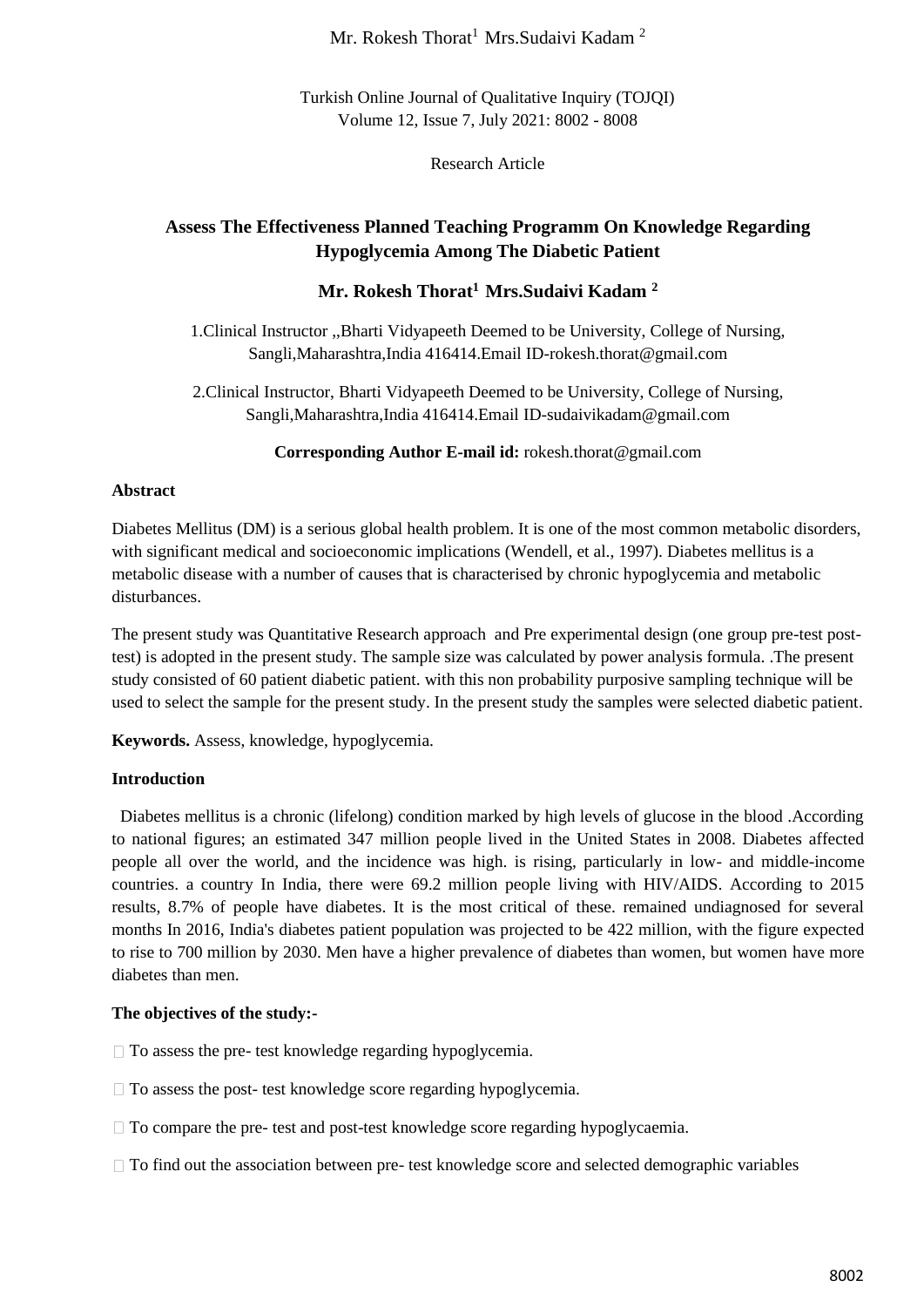## Assess The Effectiveness Planned Teaching Programm On Knowledge Regarding Hypoglycemia Among The Diabetic Patient

## **Material and Methods**

The present study was Quantitative Research approach and Pre experimental design (one group pre-test posttest) is adopted in the present study. The sample size was calculated by power analysis formula. The present study consisted of 60 patient diabetic patient. with this non probability purposive sampling technique was used to select the sample for the present study. In the present study the samples were selected diabetic patient. The reliability was conducted at vijaynagar and wanlesswadi Dist.-Sangli of 10 samples. The reliability of the tool was done by using Karl pearson's coefficient .The 'r' value of the tool is 0.9 which found to be reliable. The pilot study was conducted in selected area Sangli, Miraj, kupwad, corporation. Dist.-Sangli at between 22-03-21 to 29-03-21.The sample size was 10. The setting and samples used for pilot study are excluded from the final study. Samples were selected by using stratified proportionate sampling technique. The purpose and significance of the study was explained to the participants . After that the data was analyzed with the help of statistician. It was revealed that the while the p value is 0.05 which is less than 0.05 and hence H1 is accepted. **Results and Discussion-**

#### **Table-1**

#### **FREQUENCY AND PERCENTAGE DISTRIBUTION OF**

#### **DEMOGRAPHIC VARIABLES**

 **N=60**

| <b>SR.NO</b>            | <b>SAMPLE CHARACTRISTICS</b> | <b>FREQUENCY</b> | <b>PERCENTAGES</b> |  |
|-------------------------|------------------------------|------------------|--------------------|--|
| $\mathbf{1}$            | <b>AGE</b>                   |                  |                    |  |
|                         | $21-30$                      | 18               | 30.00              |  |
|                         | $31 - 40$                    | 20               | 33.33              |  |
|                         | <b>41 TO ABOVE</b>           | 22               | 36.67              |  |
| $\overline{2}$          | <b>GENDER</b>                |                  |                    |  |
|                         | <b>FEMALE</b>                | 30               | 50.00              |  |
|                         | <b>MALE</b>                  | 30               | 50.00              |  |
| 3                       | <b>EDUCATION</b>             |                  |                    |  |
|                         | <b>PRIMARY</b>               | 18               | 30.00              |  |
|                         | <b>SECONDARY</b>             | 26               | 43.33              |  |
|                         | HIGHER SECONDARY             | 6                | 10.00              |  |
|                         | <b>GRADUATE</b>              | 10               | 16.67              |  |
| $\overline{\mathbf{4}}$ | <b>OCCUPATION</b>            |                  |                    |  |
|                         | <b>EMPLYOED</b>              | 43               | 71.67              |  |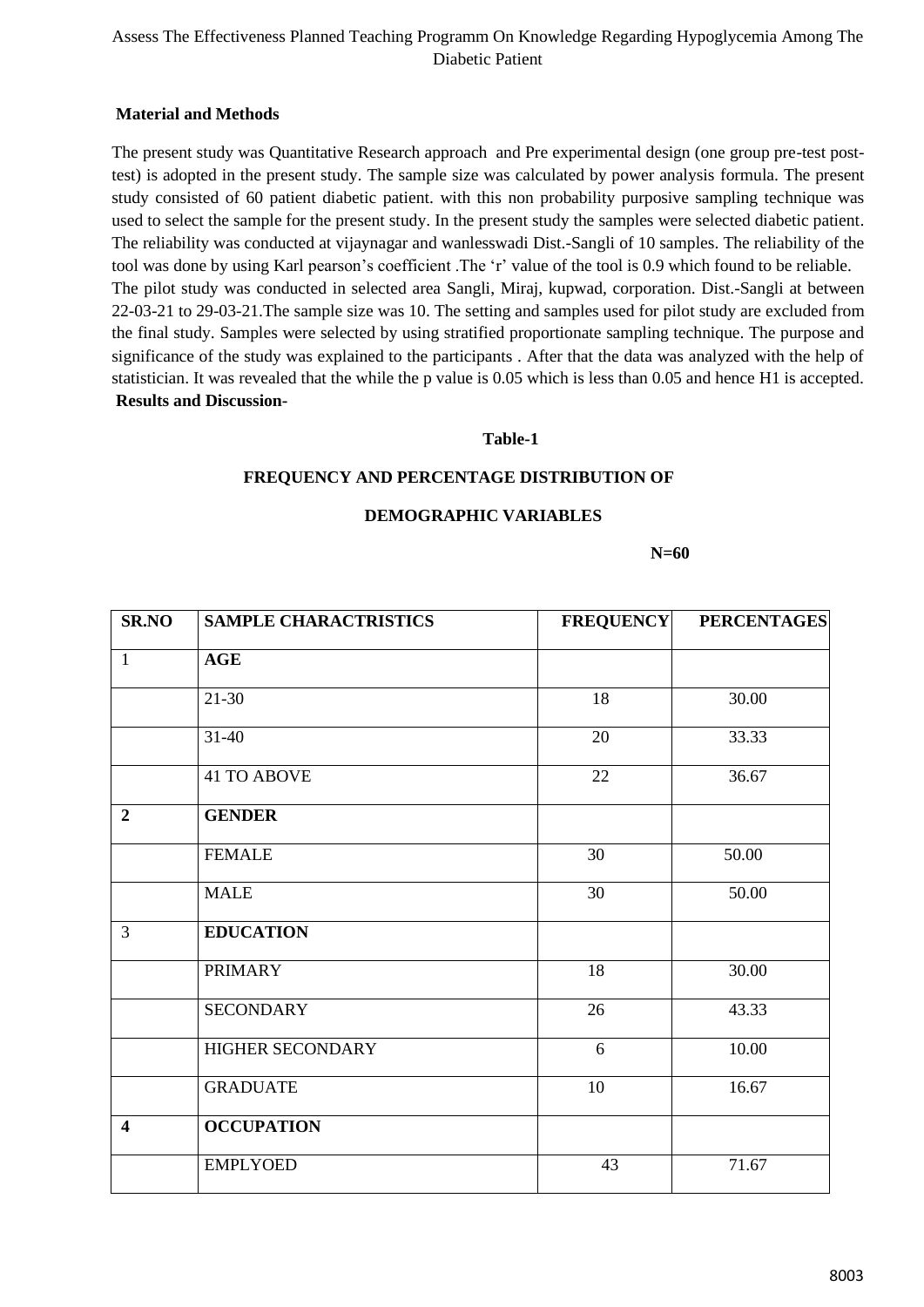| - 13<br>--<br>_ | -<br><b>.</b> | $\sim$<br>∍∩<br>ж.<br>. د ن ب |
|-----------------|---------------|-------------------------------|
|                 |               |                               |

#### **TABLE NO -2**

#### **PRE TEST KNOWLEDGE**

## **FREQUENCY AND PERCENTAGE DISTRIBUTION OF SCORE OF PRE TEST KNOWLEDGE**

 **N=60** 

| Category | <b>Frequency</b> | Percentage |
|----------|------------------|------------|
| Poor     | 4                | 6.67%      |
| Average  | 56               | 93.33%     |
| Good     | U                | 0.00       |

The above Table Shows That Pre Test Knowledge Score, Which Is At 6.67% Hence Diabetic Patients had Poor Knowledge Regarding the Hypoglycemia, 93.33% had Average Knowledge, and no one having Good knowledge i.e 0.00%

#### **TABLE NO 3:**

#### **POST KNOWLEDGE**

## **FREQUENCY AND PERCENTAGE DISTRIBUTION OF SCORE OF POST TEST KNOWLEDGE**

 **N=60**

| Category | <b>Frequency</b> | Percentage |
|----------|------------------|------------|
| Poor     | О                | 0.00       |
| Average  |                  | 11.67      |
| Good     | 53               | 88.33      |

Above table shows that an knowledge score, at the time of post test no one of diabetic patients had poor knowledge regarding hypoglycaemia 11.67% and 88.33% good knowledge

#### **TABLE NO: 4**

## **COMPARISON OF THE MEAN AND STANDARD DEVIATION OF PRE TEST AND POST TEST KNOWLEDGE.**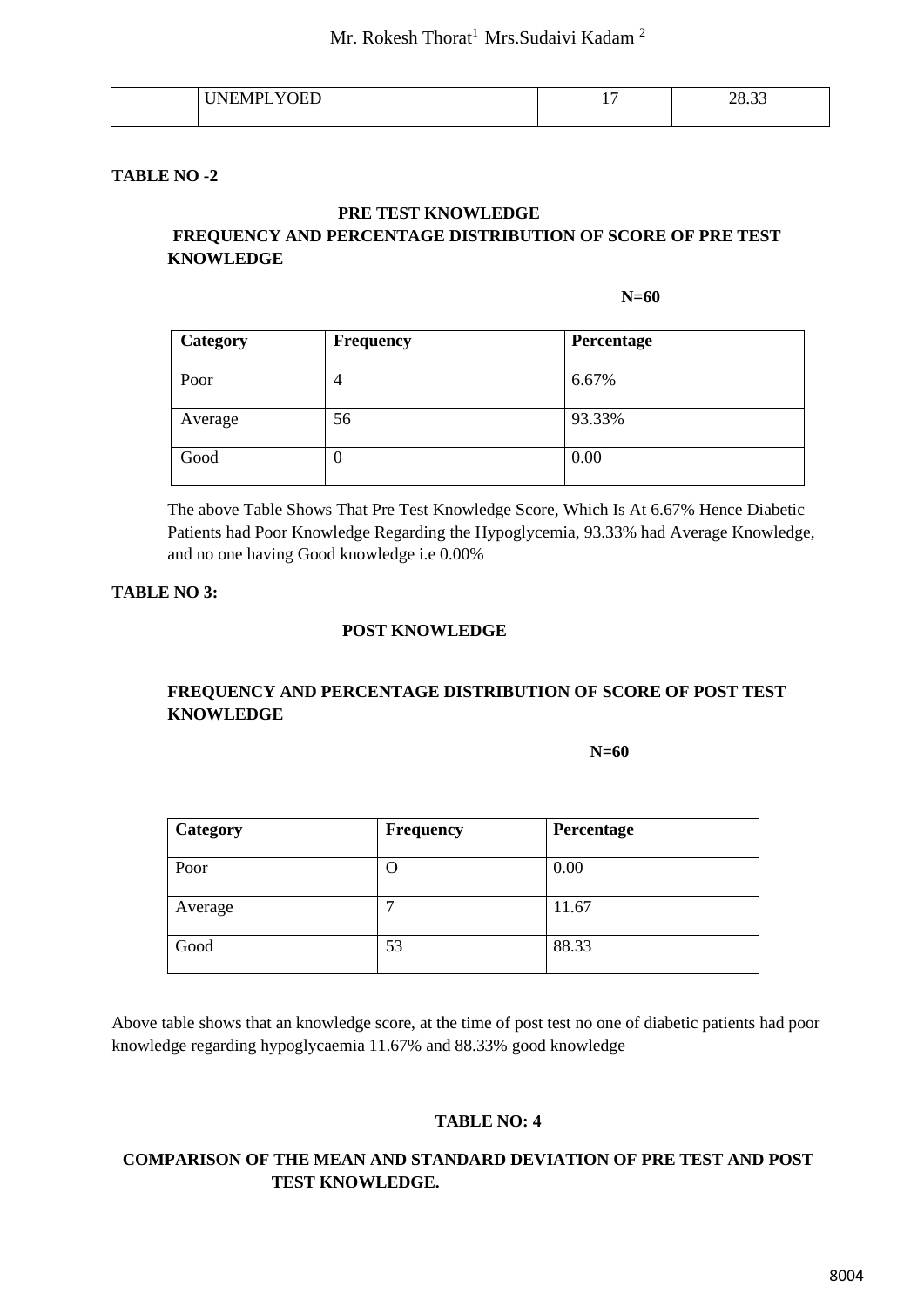## Assess The Effectiveness Planned Teaching Programm On Knowledge Regarding Hypoglycemia Among The Diabetic Patient

 **N=60** 

|                  | <b>A. M</b> | <b>SD</b> | t VALUE | p VALUE | <b>CONCLUSION</b>  |
|------------------|-------------|-----------|---------|---------|--------------------|
| <b>PRE TEST</b>  | 6.83        | 0.92      | 26.24   |         | <b>SIGNIFICANT</b> |
| <b>POST TEST</b> | 12.45       | .44       | 26.24   |         | <b>SIGNIFICANT</b> |

The Comparison of the Knowledge Score of Pre Test and Post was done By Paired t Test. The Pre Test Average Was 6.83 With Standard Deviation Of 0.92.The Post Test Average Score Was 12.45with Standard Deviation 1.44. The Test Statistics Value Of The Paired "t" Test Was 26.34 With p Value 0.00. Shows That Calculated Value Is More Than Table Value There Was Significant Difference In The Average Knowledge Score , At 5% Level Of Significance.

## **TABLE: 5**

## **COMPARISON OF THE MEAN AND STANDARD DEVIATION OF PRE TEST AND POST TEST KNOWLEDGE.**

 **N=60**

| Sr.<br>no.     | <b>Variables</b> | Poor           | <b>Average</b> | Chi square d.f. |                | P value | <b>Significance</b> | <b>Conclusion</b>       |
|----------------|------------------|----------------|----------------|-----------------|----------------|---------|---------------------|-------------------------|
| $\mathbf{1}$   | Age              |                |                |                 |                |         |                     |                         |
|                | $21 - 30$        | $\mathbf{1}$   | 17             |                 |                |         | The result          |                         |
|                | $31 - 40$        | $\mathbf{1}$   | 19             |                 |                | 0.84    | is not signifi      | There is no association |
|                |                  |                |                | 0.33            | $\overline{2}$ | 7894    | cant at $p <$       | between before planned  |
|                | 41 to<br>above   | $\overline{2}$ | 20             |                 |                |         | .05                 | teaching score and Age  |
| $\overline{2}$ | <b>Gender</b>    |                |                |                 |                |         |                     |                         |
|                |                  |                |                |                 |                |         | The result          | There is no association |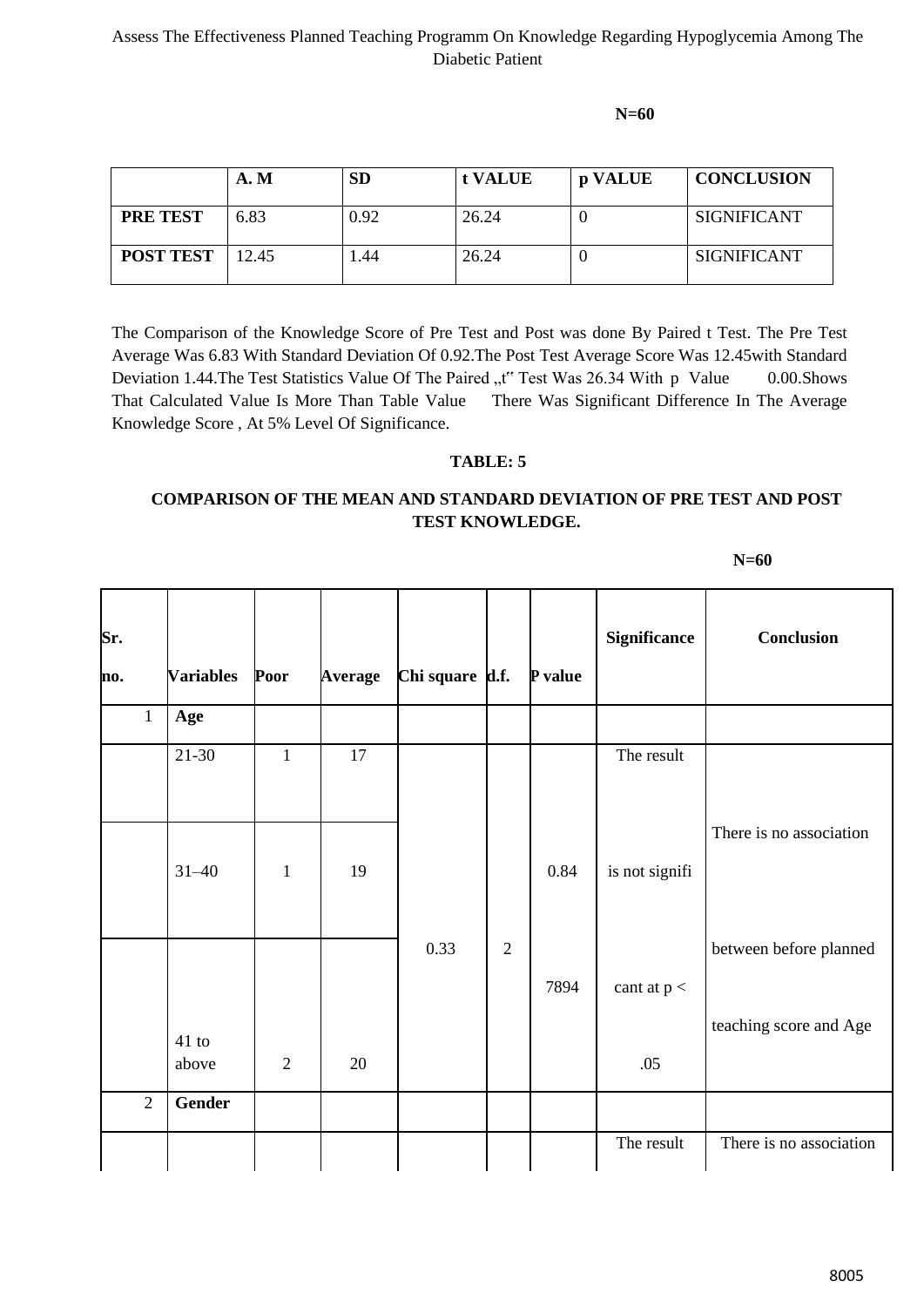# Mr. Rokesh Thorat $^1$ Mrs.<br>Sudaivi Kadam $^2$

|                | Female           | $\overline{2}$ | 28         |                  |                |         | is not signifi |                           |
|----------------|------------------|----------------|------------|------------------|----------------|---------|----------------|---------------------------|
|                |                  |                |            | $\boldsymbol{0}$ | $\mathbf{1}$   | $\,1\,$ |                | between before planned    |
|                |                  |                |            |                  |                |         | cant at $p <$  |                           |
|                |                  |                |            |                  |                |         |                | teaching score and Gender |
|                | Male             | $\sqrt{2}$     | 28         |                  |                |         | .05            |                           |
| 3              | <b>Education</b> |                |            |                  |                |         |                |                           |
|                | Primary          | $\mathfrak{Z}$ | 15         |                  |                |         |                |                           |
|                |                  |                |            |                  |                |         | The result     | There is no association   |
|                | Secondary        | $\mathbf{1}$   | 25         |                  | $\mathfrak{Z}$ |         |                |                           |
|                |                  |                |            |                  |                | 0.22    | is not signifi | between before planned    |
|                | Higher           |                |            | 4.36             |                |         |                |                           |
|                |                  |                |            |                  |                | 5123    | cant at $p <$  | teaching score and        |
|                | secondary        |                | $\sqrt{6}$ |                  |                |         |                |                           |
|                |                  |                |            |                  |                |         | .05.           | Education                 |
|                | Graduate         |                | 10         |                  |                |         |                |                           |
|                | Occupatio        |                |            |                  |                |         |                |                           |
| $\overline{4}$ | $\mathbf n$      |                |            |                  |                |         |                |                           |
|                |                  |                |            |                  |                |         | The result     | There is no association   |
|                | Employed         | $\sqrt{2}$     | 41         |                  |                |         |                |                           |
|                |                  |                |            |                  |                | 0.31    | is not signifi | between before planned    |
|                | Unemploy         |                |            | 0.99             | $\mathbf 1$    |         |                |                           |
|                | ${\bf e}$        |                |            |                  |                | 9742    | cant at $p <$  | teaching score and        |
|                | ${\rm d}$        | $\sqrt{2}$     | 15         |                  |                |         | .05.           | Occupation                |

# **Significant association:-**

There Is No Association Between Demographical Variables.

# **DISCUSSION OF THE STUDY.**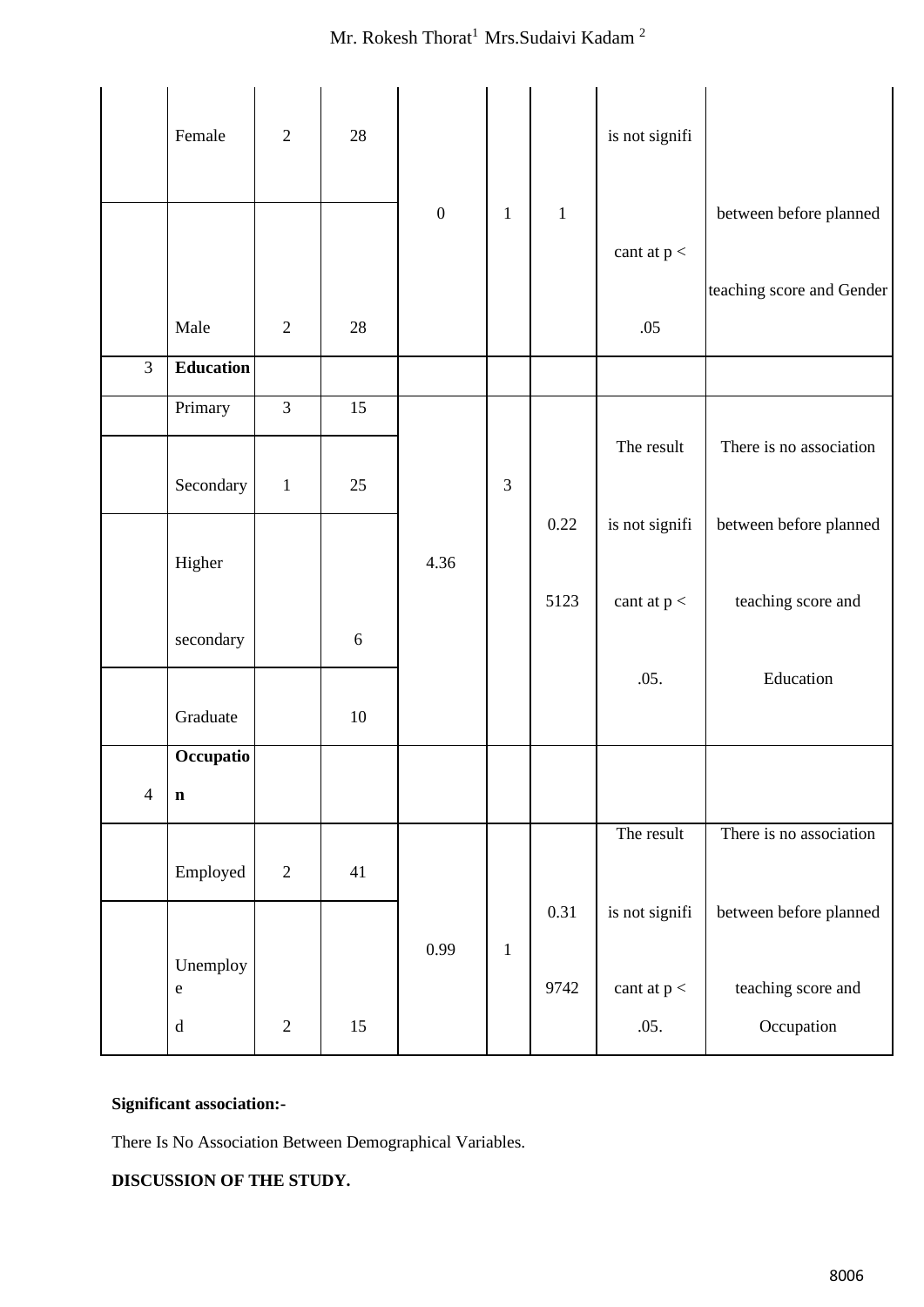## Assess The Effectiveness Planned Teaching Programm On Knowledge Regarding Hypoglycemia Among The Diabetic Patient

The finding of the present study have been discussed as per the objectives and hypothesis of the study. The finding of the study shows that after conducting the planned teaching program there is increased in knowledge regarding hypoglycaemia among diabetic patients and statistically it was found that there is a highly significant difference in pre test and post test score.

In the present study knowledge score regarding hypoglycaemia among diabetic patients was collected by self structured questionnaire. The total score was 16and divided into 0-5 (poor) , 6-10(average) , 11-16 (good).

The demographic variables of diabetic patients like age, gender , education, occupation.

The mean knowledge of pre test and post test scores were evaluated and it showed significant increases in knowledge of diabetic patients who were selected for the research study and the hypothesis h1 was accepted

## **CONCLUSION:-**

The non experimental quantitative research design was used for the study, which consists of the group pre – test and post – test method . the group consists of 60 samples which were selected by simple random sampling criteria for the study, the pre-test was conducted to assess the existing knowledge about hypoglycaemia among the diabetic patients and the planned teaching programme was given on hypoglycaemia followed by post test to assess increase score in the knowledge about hypoglycaemia.

The content validity tool was done , the pilot study was conducted on 10 sample and the feasibility of the study was established from wanlesswadi sangli, conducted from 22<sup>nd</sup> march2021 to 27<sup>th</sup> march 2021.Based on the objectives and hypothesis the collected data was analysed by using descriptive and inferential statistics. Statistically mean score findings shows that planned teaching program about hypoglycaemia was effective in increasing the knowledge regarding hypoglycaemia among diabetic patients. It shows that yet diabetic patients need to gain knowledge regarding hypoglycaemia.

## **References:**

- 1. Eva T salikian, MD, (2006), Prevention of **Hypoglycemia** During Exercise in diabetic patients.
- 2. Implications for diabetes management and patient education (June 2007) panelDianeWild <sup>a</sup>Robynvon.
- 3. Irene S, et al. (2008) Barriers to Physical Activity among Patients with Type 1 Diabetes, knowledge and practice of nutrition related hypoglycaemia and related factors in diabetic patient. *Diabetic care* 31: 2108- 2109.).
- **4.** A study conducted by Diane Wild, Robyn von .on September 2007 ,on fear of HYPOGLYCEMIA in diabetes: implications of diabetes management and patient education.
- 5. A study conducted by Timothy W Bodnar , Maria J Acevedo, Massimo Pietropaoloetal. On 2014 study published Management of Non-Islet-Cell Tumor Hypoglycemia .
- 6. A study conducted by Carrie Fidler, Torsten Elmelund Christensen, Samantha Gillard Journal of medical economics , 2011.s
- 7. Mercede Núñez, Silvia Diaz, Tatiana Dilla ,Jesús Reviriego, Antonio Perez Diabetes Therapy 375-392, 2019...Epidemiology, quality of life, and costs associated with hypoglycemia in patients with diabetes in Spain
- 8. Patrícia BD Sanches, Isabel CF da Cruz MANAGEMENT OF HYPOGLYCEMIA
- 9. Jacqueline La Manna, Michelle L Litch man, Jane K Dickinson, Andrew Todd, Mary M
- 10. Julius, Christina R Whitehouse, Suzanne Hyer, Jan Kavookjian The diabetes educator 2019.Diabetes education impact on hypoglycemia out comes.